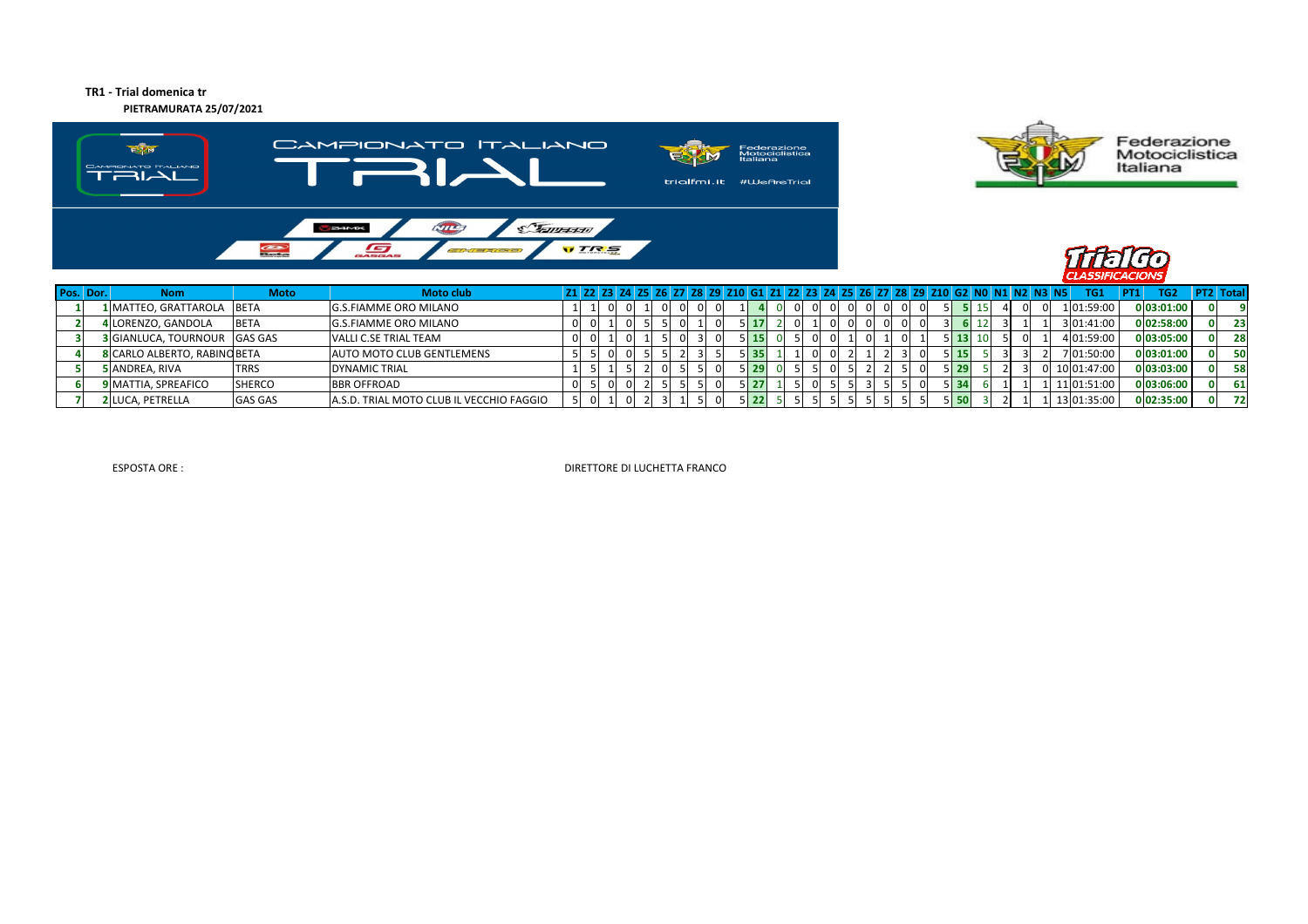## **TR2 - Trial domenica tr**

**PIETRAMURATA 25/07/2021**





Federazione<br>Motociclistica<br>Italiana



|                 | Pos. Dor. | <b>Nom</b>                 | <b>Moto</b>    | <b>Moto club</b>                             |   |  |  |    |  |              |                           |  |    |   | 21 22 23 24 25 26 27 28 29 210 61 21 22 23 24 25 26 27 28 29 210 62 NO N1 N2 N3 N5 |                    |    |     |  | TG1         | TG <sub>2</sub> | <b>PT2 Total</b> |           |
|-----------------|-----------|----------------------------|----------------|----------------------------------------------|---|--|--|----|--|--------------|---------------------------|--|----|---|------------------------------------------------------------------------------------|--------------------|----|-----|--|-------------|-----------------|------------------|-----------|
|                 |           | <b>33 MANUEL, COPETTI</b>  | <b>TRRS</b>    | LAZZATE                                      |   |  |  |    |  |              |                           |  |    |   |                                                                                    |                    |    |     |  | 1 01:39:00  | 0 03:02:00      |                  | 14        |
|                 |           | 64 FRANCESCO, CABRINI      | <b>VERTIGO</b> | <b>BERGAMO</b>                               |   |  |  | 01 |  |              | $5 \, 13$                 |  |    | 0 |                                                                                    |                    |    |     |  | 01:34:00    | 0 03:02:00      |                  | 27        |
|                 |           | 28 MICHELE, RUGA           | <b>TRRS</b>    | MONZA OSCAR CLEMENCIGH                       |   |  |  |    |  |              | $5 \, 17$                 |  |    |   |                                                                                    |                    |    |     |  | 3 01:34:00  | 0 02:58:00      |                  | 29        |
|                 |           | 63 ANDREA, GABUTTI         | <b>TRRS</b>    | LAZZATE                                      |   |  |  |    |  | <sup>o</sup> |                           |  |    |   |                                                                                    |                    |    |     |  | 5 01:37:00  | 0 02:57:00      |                  | 31        |
|                 |           | <b>46 LUCA, CORVI</b>      | <b>GAS GAS</b> | <b>GROSIO TIRANO A.S.D</b>                   |   |  |  |    |  |              | 5116                      |  | 3I |   |                                                                                    |                    | 16 | -10 |  | 3 01:35:00  | 0 03:05:00      |                  | <b>32</b> |
|                 |           | 32 MATTEO, BOSIS           | <b>VERTIGO</b> | LAZZATE                                      |   |  |  |    |  |              | 5   21                    |  |    |   |                                                                                    | । 21               |    |     |  | 6 01:43:00  | 0 03:12:00      |                  | 42        |
|                 |           | 120 PIETRO, PETRANGELI     | <b>BETA</b>    | <b>MG SPORT TRIAL</b>                        |   |  |  |    |  |              | 5125                      |  |    |   |                                                                                    |                    |    |     |  | 701:46:00   | 0 03:09:00      |                  | 45        |
|                 |           | 57 TOMMASO, LAGHI          | <b>GAS GAS</b> | ASSOCIAZIONE MOTOCICLISTICA COLLI FIORENTINI | 0 |  |  |    |  |              | $5 \overline{\smash{32}}$ |  |    |   |                                                                                    | $\blacksquare$ 29. |    |     |  | 01:36:00    | 0 03:11:00      |                  | 61        |
|                 |           | 101 GABRIELE, SALERI       | <b>BETA</b>    | V/T TRIAL                                    |   |  |  |    |  |              | 5 I 34                    |  |    |   |                                                                                    | l 31               |    |     |  | 11 01:25:00 | 0 03:13:00      |                  | <b>65</b> |
| 10 <sup>1</sup> |           | <b>37 TOMMASO, BOTTINI</b> | <b>TRRS</b>    | <b>MOTO CLUB LA GUARDIA A.S.D.</b>           | 0 |  |  |    |  |              | $5 \overline{34}$         |  |    |   |                                                                                    |                    |    |     |  | 11 01:28:00 | 0 02:48:00      |                  | 68        |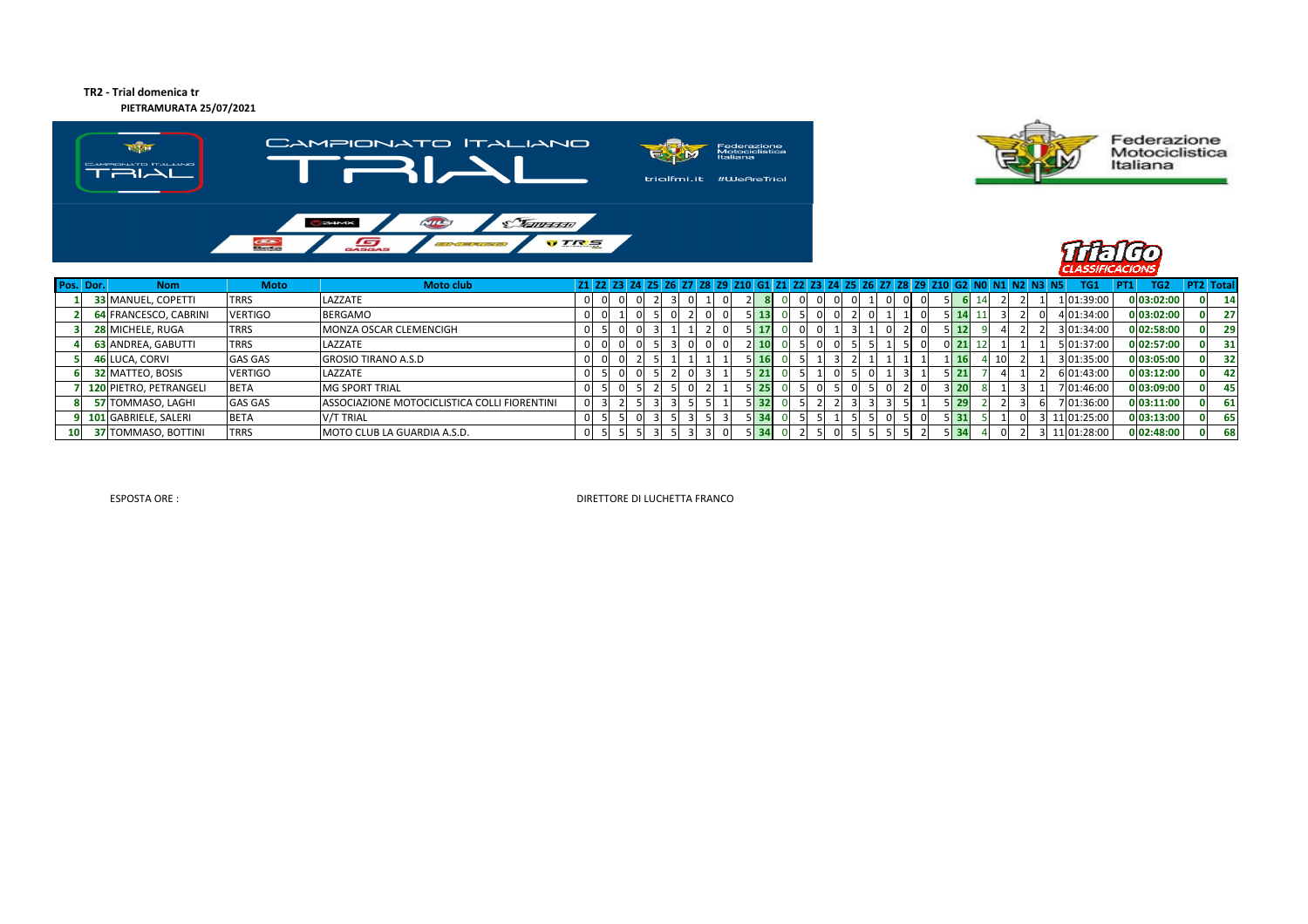## **TR3 - Trial domenica tr**

**24/07/2021**







| Pos. Dor. | <b>Nom</b>                      | <b>Moto</b>    | <b>Moto club</b>                                   |                |  |  | 21 22 23 24 25 26 27 28 29 210 61 21 22 23 24 25 26 27 28 29 210 62 NO N1 N2 N3 N5 |     |  |          |  |                            |    |                 |  | TG1         | TG <sub>2</sub><br> PT1 | <b>PT2</b> Total |
|-----------|---------------------------------|----------------|----------------------------------------------------|----------------|--|--|------------------------------------------------------------------------------------|-----|--|----------|--|----------------------------|----|-----------------|--|-------------|-------------------------|------------------|
|           | 69 CRISTIAN, BASSI              | <b>BETA</b>    | LAZZATE                                            | $\overline{0}$ |  |  |                                                                                    |     |  | $\Omega$ |  | $5 \vert 11$               | 13 |                 |  | 2 01:23:00  | 0 02:41:00              | - 15             |
|           | 42 VALENTINO, FELTRIN           | <b>BETA</b>    | LAZZATE                                            |                |  |  |                                                                                    |     |  |          |  |                            |    |                 |  | 0 01:26:00  | 03:08:00                | 15               |
|           | 59 ALESSANDRO, NUCIFORA JOTAGAS |                | VALLI C.SE TRIAL TEAM ASSOCIAZ. SPORTIVA DILETTANT |                |  |  |                                                                                    |     |  |          |  | 12                         |    |                 |  | 1 01:35:00  | 03:04:00                | 20               |
|           | 43 LUCA, PONCIA                 | <b>BETA</b>    | <b>BBR OFFROAD</b>                                 |                |  |  |                                                                                    |     |  |          |  |                            |    |                 |  | 2 01:36:00  | 0 03:07:00              | 24               |
|           | 82 DARIO, DOGLIO                | <b>TRRS</b>    | <b>ALBENGA</b>                                     |                |  |  |                                                                                    |     |  |          |  | 13<br>з                    |    |                 |  | 1 01:32:00  | 0 03:02:00              | 27               |
|           | 22 SIMONE, SOULIER              | <b>BETA</b>    | AUTO MOTO CLUB GENTLEMENS ASSOCIAZIONE SPORTIVA DI |                |  |  |                                                                                    |     |  |          |  | 13                         |    |                 |  | 4 01:32:00  | 0 02:59:00              | 35               |
|           | 150 DANIELE, TOSINI             | <b>TRRS</b>    | <b>DYNAMIC TRIAL</b>                               |                |  |  |                                                                                    | -29 |  |          |  |                            |    |                 |  | 01:06:00    | 02:32:00                | 38               |
|           | 62 EDOARDO, BRUSATIN            | <b>VERTIGO</b> | <b>ALBENGA</b>                                     |                |  |  |                                                                                    |     |  |          |  | 19                         |    |                 |  | 3 01:31:00  | 02:58:00                | 38               |
|           | 561 FRANCESCO, TITLI            | <b>SHERCO</b>  | VALLI C.SE TRIAL TEAM ASSOCIAZ. SPORTIVA DILETTANT |                |  |  |                                                                                    |     |  |          |  | 17                         |    |                 |  | 01:26:00    | 02:56:00                | 39               |
|           | 67 SERGIO, PESENTI              | <b>BETA</b>    | <b>FLO</b>                                         |                |  |  |                                                                                    |     |  |          |  | -15                        |    |                 |  | 01:39:00    | 03:04:00                | 41               |
|           | 188 LUCA, RUFFONI               | <b>BETA</b>    | <b>MG SPORT TRIAL</b>                              |                |  |  |                                                                                    |     |  |          |  | 26                         |    |                 |  | 6 01:22:00  | 0 02:39:00              | 50               |
|           | 137 ROBERTO, CASARETTO          | <b>BETA</b>    | MOTO CLUB LA GUARDIA A.S.D.                        |                |  |  |                                                                                    |     |  |          |  | 29                         |    |                 |  | 3 00:53:00  | 0 02:13:00              | -52              |
|           | 565 EMANUELE, VALLETTA          | <b>BETA</b>    | A.S.D. TRIAL MOTO CLUB IL VECCHIO FAGGIO           |                |  |  |                                                                                    |     |  |          |  | 26                         |    |                 |  | 6 01:07:00  | 02:51:00                | 55               |
|           | 34 ENRICO, BAGHINO              | <b>GAS GAS</b> | MOTO CLUB LA GUARDIA A.S.D.                        |                |  |  |                                                                                    |     |  |          |  | 29                         |    |                 |  | 6 01:36:00  | 0 02:54:00              | 59               |
|           | 308 RICHARD, PICHLER            | <b>TRRS</b>    |                                                    |                |  |  |                                                                                    |     |  |          |  | 30                         |    |                 |  | 2 01:41:00  | 03:02:00                | 60               |
|           | 570 LUCA, CRAIGHERO             | <b>TRRS</b>    | MOTO CLUB CARNICO TONY CRAIGHERO ASSOCIAZIONE SPOR |                |  |  |                                                                                    |     |  |          |  | 32                         |    |                 |  | 01:31:00    | 0 03:02:00              | 61               |
|           | 569 ADAM, CRAIGHERO             | <b>TRRS</b>    | MOTO CLUB CARNICO TONY CRAIGHERO ASSOCIAZIONE SPOR |                |  |  |                                                                                    |     |  |          |  | 33                         |    |                 |  | 7 01:36:00  | 03:02:00                | 62               |
|           | 567 GIANLUCA, ZAMPIERI          | <b>GAS GAS</b> | MOTO CLUB CARNICO TONY CRAIGHERO ASSOCIAZIONE SPOR |                |  |  |                                                                                    |     |  |          |  | 24                         |    |                 |  | 01:34:00    | 0 03:16:00              | 62               |
|           | 163 ALESSIO, GARBARINO          | <b>GAS GAS</b> | MOTO CLUB LA GUARDIA A.S.D.                        |                |  |  |                                                                                    |     |  |          |  | $3 \overline{\smash{)}30}$ |    | 0 <sub>14</sub> |  | 5 01:43:00  | 0 03:13:00              | 68               |
|           | 139 MATTIA, PIANA               | <b>BETA</b>    | M.C. VALSESSERA ASSOCIAZIONE SPORTIVA DILETTANTIST |                |  |  |                                                                                    |     |  |          |  | 32                         |    |                 |  | 8 01:15:00  | 0 02:57:00              | 69               |
|           | 152 GRAZIANO, RONCA             | <b>BETA</b>    | <b>GUALDO TADINO</b>                               |                |  |  |                                                                                    |     |  |          |  | 33                         |    |                 |  | 9 00:57:00  | 02:09:00                | 70               |
|           | 47 THOMAS, BISACCIA             | <b>TRRS</b>    | RIO LANZA DUEMILADUE                               |                |  |  |                                                                                    |     |  |          |  | 36                         |    |                 |  | 01:29:00    | 02:55:00                | 75               |
|           | 317 GIUSEPPE, ZENI              | <b>BETA</b>    |                                                    |                |  |  |                                                                                    |     |  |          |  | 44                         |    |                 |  | 13 00:00:00 | 02:56:00                | 86               |
|           | 49 RYAN, OSTINI                 | <b>VERTIGO</b> | LAZZATE                                            |                |  |  |                                                                                    | 20  |  |          |  |                            |    |                 |  | 00:00:00    | 0,00:00:00              | O RET.           |